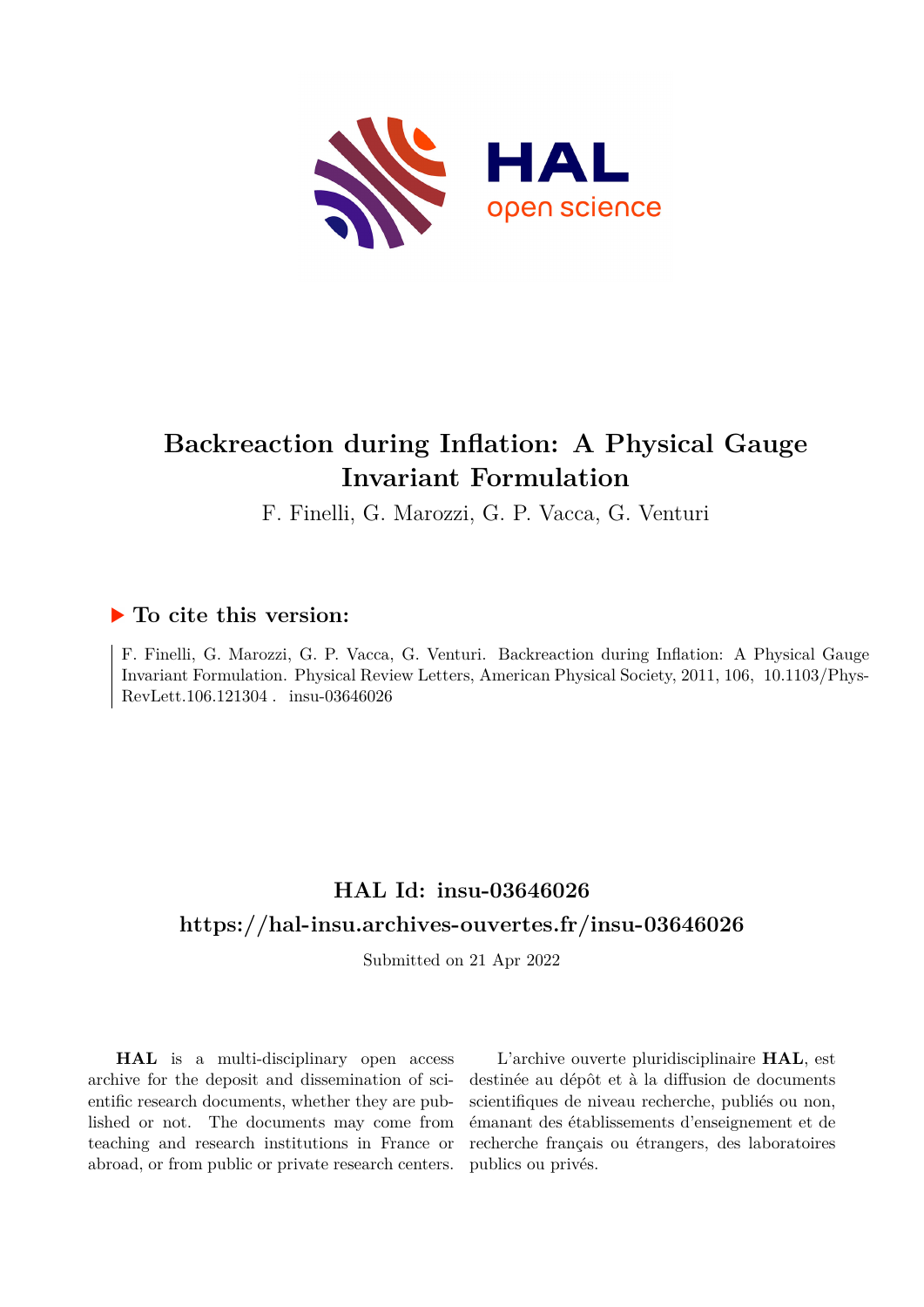## Backreaction during Inflation: A Physical Gauge Invariant Formulation

F. Finelli,<sup>1,2</sup> G. Marozzi,<sup>3</sup> G. P. Vacca,<sup>2</sup> and G. Venturi<sup>4,2</sup>

<sup>1</sup>INAF/IASF Bologna, Istituto di Astrofisica Spaziale e Fisica Cosmica di Bologna via Gobetti 101, I-40129 Bologna, Italy<br><sup>2</sup>INEN Sezione di Bologna, via Irnerio 46, I 40126 Bologna, Italy

 $2$ INFN, Sezione di Bologna, via Irnerio 46, I-40126 Bologna, Italy

 $3$ Collège de France, 11 Place Marcelin Berthelot, 75005 Paris, France

and GReCO-Institut d'Astrophysique de Paris, UMR7095 CNRS, Université Pierre & Marie Curie,

98 bis boulevard Arago, 75014 Paris, France <sup>4</sup> Dipartimento di Fisica, Universita´ di Bologna, via Irnerio 46, I-40126 Bologna, Italy

(Received 14 January 2011; published 23 March 2011)

Within a genuinely gauge invariant approach recently developed for the computation of the cosmological backreaction, we study, in a cosmological inflationary context and with respect to various observers, the impact of scalar fluctuations on the space-time dynamics in the long wavelength limit. We stress that such a quantum backreaction effect is evaluated in a truly gauge independent way using a set of effective equations which describe the dynamics of the averaged geometry. In particular we show under what conditions the free falling (geodetic) observers do not experience any scalar-induced backreaction in the effective Hubble rate and fluid equation of state.

DOI: [10.1103/PhysRevLett.106.121304](http://dx.doi.org/10.1103/PhysRevLett.106.121304) PACS numbers: 98.80.Cq, 04.62.+v

Introduction.—The computation of backreaction effects induced by cosmological fluctuations in an inflationary era [1,2] has been the subject of controversial analysis [3–7]. Such a task has been plagued by fundamental ambiguities in constructing perturbatively gauge invariant (GI) observables [3] and average quantities. The basic fact that the averaging procedure does not commute with the nonlinear evolution of Einstein equations [8] was first exploited to study the effective dynamics of the averaged geometry for a dust universe [9] (see [10] for a recent application in the context of inhomogeneity driven inflation). Gauge invariance of averaged quantities has recently been addressed in a novel context which introduces a GI but observer dependent averaging prescription [11] (see [12] for a recent application of such a prescription to the analysis of the present Hubble rate) whereas the effective equations for the averaged geometry [9] have been generalized in a covariant and GI form in [13]. Taking advantage of these recent results and having in mind the backreaction of quantum fluctuations during inflation, we devote this Letter to describing an analysis of the GI effective equations which nevertheless depend on the different observers intrinsically used in the GI construction.

Gauge invariant backreaction.—We start by illustrating how, following a recent proposal [11,13], one may define observables, of a nonlocal nature and constructed with quantum averages, which obey GI dynamical equations. Specifically what has been investigated is how to give a classical or quantum GI average of a scalar  $S(x)$ , for a classical field or a composite quantum operator, assumed to be renormalized, respectively. In such an approach the fundamental point is the choice of a hypersurface, which defines a class of observers, with respect to which the average is done. In particular a hypersurface  $\Sigma_{A_0}$  is defined, using another scalar field  $A(x)$  with a timelike gradient, through the constraint  $A(x) = A_0$ , where  $A_0$  is a constant. Both the scalars S and A are not GI but one may construct an average which does have the desired property. We simply consider here a spatially unbounded  $\Sigma_{A_0}$  which is reasonable in an inflationary context. Eventually one might constrain it to be bounded in the spatial direction by using other scalar fields having a spacelike gradient, if available. In investigations such as the actual dynamics of the Universe, one may imagine more suitable choices such as past light cone regions, which, however, make the problem extremely more complicated.

Once the GI definition is given, the computation of the averaged quantity can be done in any gauge (coordinate frame). We can define the quantum (classical, see notation of [11]) averaging prescription of a scalar quantity  $S(x)$  as a functional of  $A(x)$  which can be reduced, in the (barred) coordinate system  $\bar{x}^{\mu} = (\bar{t}, \bar{x})$  where the scalar A is homogeneous, to the simpler form [11,13]

$$
\langle S \rangle_{A_0} = \frac{\langle \sqrt{|\overline{\gamma}(t_0, \vec{x})|} \overline{S}(t_0, \vec{x}) \rangle}{\langle \sqrt{|\overline{\gamma}(t_0, \vec{x})|} \rangle},\tag{1}
$$

where we have called  $t_0$  the time  $\bar{t}$  when  $\bar{A}(\bar{x}) = A^{(0)}(\bar{t}) =$  $A_0$ . The quantity  $\sqrt{|\overline{\gamma}(t_0, \vec{x})|}$  is the square root of the determinant of the induced three dimensional metric on  $\Sigma_{A_0}$ . Note that in a general covariant definition the average is defined on a space-time region where the distribution  $n^{\mu} \nabla_{\mu} \theta(A(x) - A_0)$  has support. The vector  $n^{\mu}$  defines the associated observer by  $n^{\mu} = -Z_A^{-1/2} \partial^{\mu} A$ ,  $Z_A =$  $-\partial^{\mu} A \partial_{\mu} A$  and  $\theta$  is the Heaviside step function.

Following the results of [11,13] one can consider an effective scale factor  $a_{\text{eff}}$  which describes the dynamics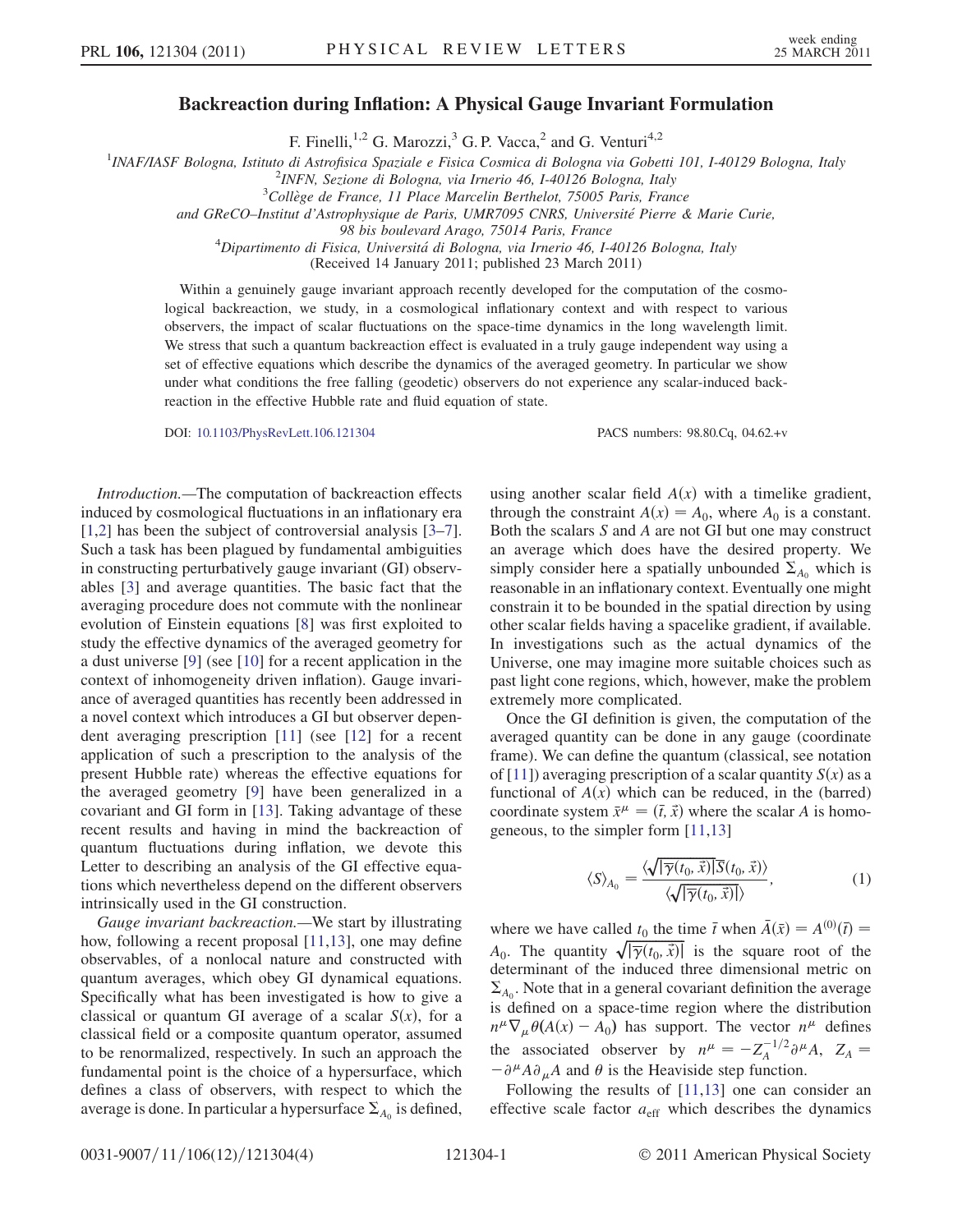of a perfect fluid-dominated early Universe as  $a_{\text{eff}} =$  $\langle \sqrt{|\overline{\gamma}|} \rangle^{1/3}$  (where we have chosen  $A^{(0)}(t) = t$  to have standard results at the homogeneous level [14]), and obtain a quantum gauge invariant version of the effective cosmological equations for the averaged geometry:

$$
\left(\frac{1}{a_{\text{eff}}}\frac{\partial a_{\text{eff}}}{\partial A_0}\right)^2 = \frac{8\pi G}{3} \left\langle \frac{\varepsilon}{Z_A} \right\rangle_{A_0} - \frac{1}{6} \left\langle \frac{\mathcal{R}_s}{Z_A} \right\rangle_{A_0} \n- \frac{1}{9} \left[ \left\langle \frac{\Theta^2}{Z_A} \right\rangle_{A_0} - \left\langle \frac{\Theta}{Z_A^{1/2}} \right\rangle_{A_0}^2 \right] \n+ \frac{1}{3} \left\langle \frac{\sigma^2}{Z_A} \right\rangle_{A_0} = \frac{1}{9} \left\langle \frac{\Theta}{Z_A^{1/2}} \right\rangle_{A_0}^2, \tag{2}
$$

$$
-\frac{1}{a_{\text{eff}}}\frac{\partial^2 a_{\text{eff}}}{\partial A_0^2} = \frac{4\pi G}{3} \left\langle \frac{\varepsilon + 3\pi}{Z_A} \right\rangle_{A_0} - \frac{1}{3} \left\langle \frac{\nabla^{\nu} (n^{\mu} \nabla_{\mu} n_{\nu})}{Z_A} \right\rangle_{A_0} + \frac{1}{6} \left\langle \frac{n_{\mu} \partial^{\mu} Z_A}{Z_A^2} \Theta \right\rangle_{A_0} - \frac{2}{9} \left[ \left\langle \frac{\Theta^2}{Z_A} \right\rangle_{A_0} - \left\langle \frac{\Theta}{Z_A^{1/2}} \right\rangle_{A_0}^2 \right] + \frac{2}{3} \left\langle \frac{\sigma^2}{Z_A} \right\rangle_{A_0}
$$
(3)

where  $\mathcal{R}_s$  is a generalization of the intrinsic scalar curvature [13],  $\Theta = \nabla_{\mu} n^{\mu}$  the expansion scalar, and  $\sigma^2$  the shear scalar with respect to the observer. We then define

$$
\varepsilon = \rho - (\rho + p)(1 - (u^{\mu}n_{\mu})^2), \tag{4}
$$

$$
\pi = p - \frac{1}{3}(\rho + p)(1 - (u^{\mu}n_{\mu})^2),
$$
 (5)

with  $u_{\mu}$  the 4-velocity comoving with the perfect fluid and  $\rho$  and  $p$  are, respectively, the (scalar) energy density and pressure in the fluid's rest frame. In the inflationary scenario we consider the inflaton field as the fluid. Moreover, we define the effective observer dependent energy density  $\rho_{\text{eff A}}$  by writing the right-hand side (rhs) of Eq. (2) as  $(8\pi G/3)\rho_{\text{eff A}}$  while the effective pressure  $p_{\text{eff A}}$  is obtained by rewriting the rhs of Eq. (3) as  $(4\pi G/3) \times$  $(\rho_{\text{eff }A} + 3p_{\text{eff }A}).$ 

In order to deal with the metric components in any specific frame we employ the standard decomposition of the metric in terms of scalar, transverse vector  $(B_i, \chi_i)$  and traceless transverse tensor  $(h_{ij})$  fluctuations up to the second order around a homogeneous Friedman-Lemaitre-Robertson-Walker zero order space-time

$$
g_{00} = -1 - 2\alpha - 2\alpha^{(2)},
$$
  
\n
$$
g_{i0} = -\frac{a}{2}(\beta_{,i} + B_i) - \frac{a}{2}(\beta_{,i}^{(2)} + B_i^{(2)})
$$
  
\n
$$
g_{ij} = a^2[\delta_{ij}(1 - 2\psi - 2\psi^{(2)}) + D_{ij}(E + E^{(2)})
$$
  
\n
$$
+ \frac{1}{2}(\chi_{i,j} + \chi_{j,i} + h_{ij}) + \frac{1}{2}(\chi_{i,j}^{(2)} + \chi_{j,i}^{(2)} + h_{ij}^{(2)})]
$$

where  $D_{ij} = \partial_i \partial_j - \delta_{ij} \nabla^2 / 3$  and for notational simplicity we have removed an upper script for first order quantities.

The Einstein equations connect those fluctuations with the matter ones. In particular the inflaton field is written to second order as  $\Phi(x) = \phi(t) + \varphi(x) + \varphi^{(2)}(x)$ .

These general perturbed expressions can be gauge fixed. Let us recall some common gauge fixing (of the scalar and vector part): the synchronous gauge (SG) is defined by  $g_{00} = -1$  and  $g_{i0} = 0$ , the uniform field gauge (UFG) apart from setting  $\Phi(x) = \phi(t)$  must be supplemented by other conditions (we consider  $g_{i0} = 0$ ), finally the uniform curvature gauge (UCG) is defined by  $g_{ij} =$  $a^2[\delta_{ij} + \frac{1}{2}(h_{ij} + h_{ij}^{(2)})].$ 

In the following we shall take the long wavelength (LW) limit as our approximation and consider the cosmological backreaction with respect to different observers.

(a) The geodetic, or free falling, observers which are associated with a scalar field homogeneous in the SG [14]. We consider such observers to be the most interesting ones from a physical point of view.

(b) The observers associated with a scalar homogeneous in the UFG. We shall show that up to second order in perturbation theory they are equivalent to free falling observers.

(c) Let us also briefly comment on the possibility of defining an observer which measures an unperturbed e-fold number  $N$  in the LW limit, i.e., an unperturbed effective expansion factor. Consistently one finds, for such an observer which can be associated with a scalar homogeneous in the UCG, identically zero backreaction effects in Eqs.  $(2)$  and  $(3)$ .

Geodetic observers.—We start by defining a free falling observer whose kinematics is determined by the equation  $t_{\mu} = v^{\nu} \nabla_{\nu} v_{\mu} = 0$  for its velocity  $v_{\mu}$ , which can be determined in any reference frame from the corresponding metric. In our analysis we keep contributions up to second order in the fluctuations:  $v_{\mu} = v_{\mu}^{(0)} + v_{\mu}^{(1)} + v_{\mu}^{(2)}$ . In the SG one has  $v_{\mu} = (-1, \vec{0}).$ 

Our first task is to define the scalar field  $A(x)$  associated with this observer. Such a scalar field should give  $n_{\mu} = v_{\mu}$ and appears to be the one homogeneous up to second order in the SG (see [14] for the complete description).

For later use, let us exhibit the general condition for a scalar field  $A(x)$  to be associated with free falling observers at first order. In this case  $t_{\mu}$  should be zero up to the first order. The zero order condition is trivially satisfied for any scalar. At first order the  $\mu = 0$  condition is always satisfied while the  $\mu = i$  condition gives

$$
\frac{d}{dt} \left( \frac{A^{(1)}}{A^{(0)}} \right) - \alpha = 0. \tag{6}
$$

As is easy to check, the left-hand side of this condition is GI since the vector  $t_{\mu}^{(0)}$  is identically zero.

In general, using the coordinate transformations up to second order [15]

$$
x^{\mu} \to \bar{x}^{\mu} = x^{\mu} + \epsilon^{\mu}_{(1)} + \frac{1}{2} (\epsilon^{\nu}_{(1)} \partial_{\nu} \epsilon^{\mu}_{(1)} + \epsilon^{\mu}_{(2)}), \qquad (7)
$$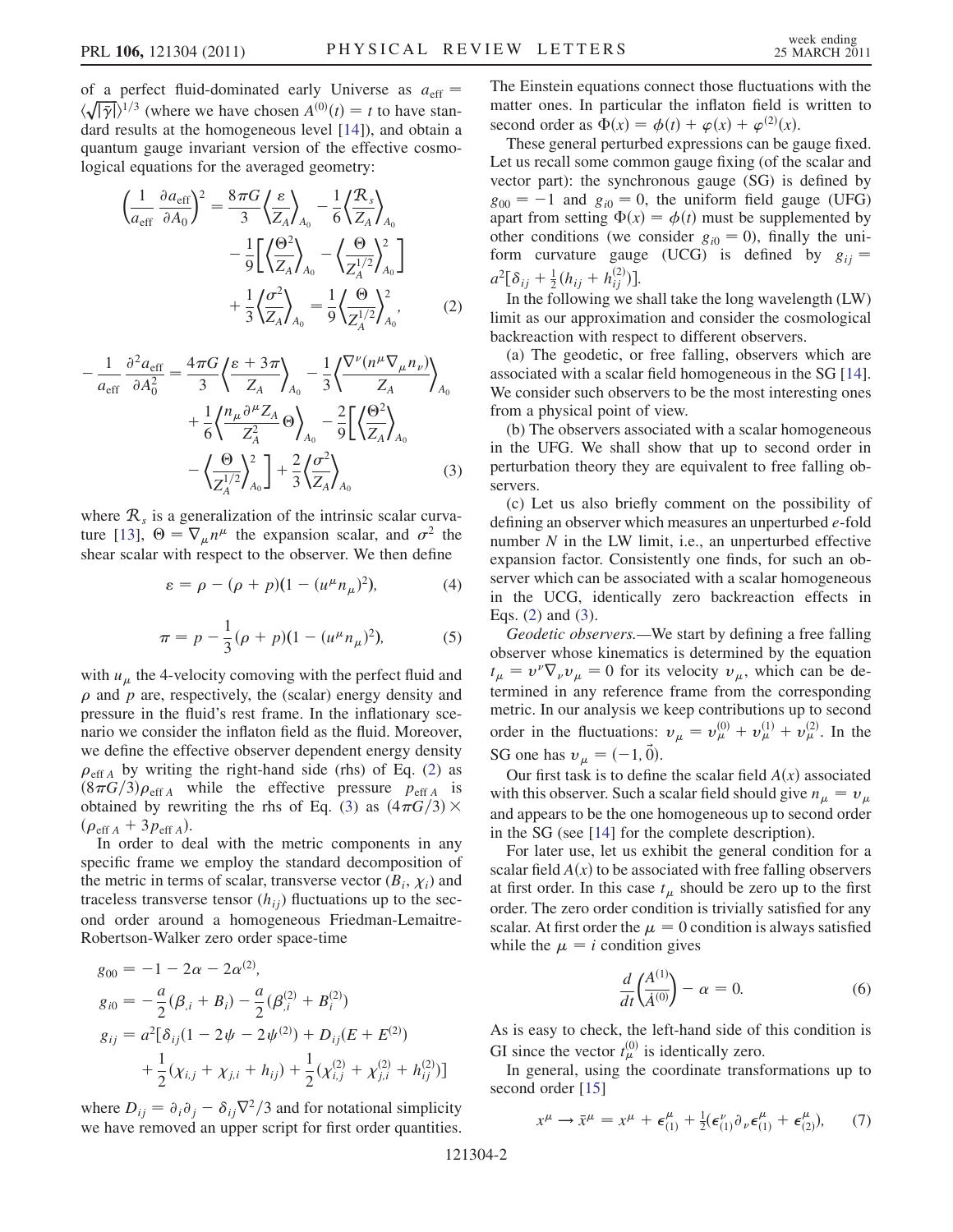we define the expressions associated with Eq. (1), going from a general coordinate system to the barred one.

Our strategy is therefore the following: we shall construct the observables and study Eqs. (2) and (3) using Eq. (1). The results are by definition GI, this allows us to use the results for the dynamics of the inflaton and metric fluctuations, which satisfy the Einstein equations, up to second order, in any frame convenient for the calculations (we shall use the results computed in the UCG [7]).

In the LW limit we have

$$
\bar{\Theta} = 3H - 3H\bar{\alpha} - 3\dot{\bar{\psi}} + \frac{9}{2}H\bar{\alpha}^{2} + 3\bar{\alpha}\dot{\bar{\psi}} - 6\bar{\psi}\dot{\bar{\psi}} - 3H\bar{\alpha}^{(2)} - 3\dot{\bar{\psi}}^{(2)} - \frac{1}{8}h_{ij}\dot{h}^{ij}
$$
(8)

$$
- \partial_{\mu} \bar{A} \partial^{\mu} \bar{A} = 1 - 2\bar{\alpha} + 4\bar{\alpha}^{2} - 2\bar{\alpha}^{(2)} \tag{9}
$$

and for the measure in the spatial section

$$
\sqrt{|\bar{\gamma}|} = a^3 \left( 1 - 3\bar{\psi} + \frac{3}{2} \bar{\psi}^2 - \frac{1}{16} h^{ij} h_{ij} - 3\bar{\psi}^{(2)} \right). \tag{10}
$$

Let us note that we shall neglect in our computations the dependence on the tensor fluctuations hereafter (see, however, [16] for the backreaction of tensor fluctuations in de Sitter space-time). Inserting Eqs. (8)–(10), in Eq. (2) one obtains the simple expression

$$
\left(\frac{1}{a_{\rm eff}}\frac{\partial a_{\rm eff}}{\partial A_0}\right)^2 = H^2 \left[1 + \frac{2}{H}\langle\bar{\psi}\,\dot{\bar{\psi}}\rangle - \frac{2}{H}\langle\dot{\bar{\psi}}^{(2)}\rangle\right].\tag{11}
$$

Let us turn our attention to the SG observers. The coordinate transformations needed to go to the SG are characterized by

$$
\epsilon_{(1)}^0 = \int^t dt' \alpha,
$$
  
\n
$$
\epsilon_{(2)}^0 = -\alpha \int^t dt' \alpha + \int^t dt' (2\alpha^{(2)} - \alpha^2),
$$

where we neglect a non dynamical constant contribution. Using Eq. (7) we have

$$
\bar{\alpha} = 0,
$$
\n
$$
\bar{\psi} = \psi + H \int^t dt' \alpha,
$$
\n
$$
\bar{\varphi} = \varphi - \dot{\phi} \int^t dt' \alpha,
$$
\n
$$
\bar{\psi}^{(2)} = \psi^{(2)} - H\alpha \int^t dt' \alpha - \frac{1}{2} (\dot{H} + 2H^2) \Big[ \int^t dt' \alpha \Big]^2 - (2H\psi + \dot{\psi}) \int^t dt' \alpha + \frac{H}{2} \int^t dt' (2\alpha^{(2)} - \alpha^2).
$$

In order to evaluate the backreaction Eq. (2), as said, we choose to perform the calculation in the UCG. In this gauge we need the solution to the equations of motion for the inflaton and the metric. To first order, one has

$$
\alpha = \frac{1}{2M_{\text{pl}}^2} \frac{\dot{\phi}}{H} \varphi,\tag{12}
$$

where  $M_{\rm pl}^{-2} = 8\pi G$ , and considering only the LW limit one gets

$$
\varphi = f(\vec{x}) \frac{\dot{\phi}}{H} \Rightarrow \int^t dt' \alpha = -f(\vec{x}) \int^t dt' \frac{\dot{H}}{H^2} = \frac{1}{\dot{\phi}} \varphi. \quad (13)
$$

These lead to  $\bar{\varphi} = 0$ ,  $\bar{\alpha} = 0$  and  $\bar{\psi} = \frac{H}{\phi} \varphi$  where the last term, which we insert in (11), is constant in such a limit.

To second order we restrict to the particular case of a non-self-interacting massive inflaton field [7]. In such a case, in the LW limit and at the leading order in the slowroll approximation, one has

$$
\langle \alpha^{(2)} \rangle = \frac{1}{M_{\rm pl}^2} \,\epsilon \langle \varphi^2 \rangle,
$$

where  $\epsilon = -\dot{H}/H^2$ . We then obtain

$$
\langle \dot{\bar{\psi}}^{(2)} \rangle = H \mathcal{O}(\epsilon^2) \frac{\langle \varphi^2 \rangle}{M_{\rm pl}^2}.
$$

Inserting the various results into Eq.  $(11)$ , we find

$$
\left(\frac{1}{a_{\rm eff}}\frac{\partial a_{\rm eff}}{\partial A_0}\right)^2 = H^2 \left[1 + \mathcal{O}(\epsilon^2) \frac{\langle \varphi^2 \rangle}{M_{\rm pl}^2}\right],\tag{14}
$$

where, for a massive chaotic model [7] in the LW limit and  $H_i = H(t_i) \gg H$ , one has

$$
\frac{\langle \varphi^2 \rangle}{M_{\rm pl}^2} \simeq -\frac{1}{24\pi^2} \frac{H_i^6}{M_{\rm pl}^2 H^2 \dot{H}} \sim \frac{H_i^4}{H^2 M_{\rm pl}^2} \ln a \tag{15}
$$

(see [17] for a generic single field inflationary scenario). Therefore there is no leading backreaction in the slow-roll parameter  $\epsilon$  on the effective Hubble factor induced by scalar fluctuations. Provided the coefficient of  $\langle \varphi^2 \rangle$  in Eq. (14) does not turn out to be zero, the quantum backreaction has the chance of appearing in the next-to-leading order, with a secular term related to the infrared growth of inflaton fluctuations. On the other hand such a growth gives a negligible effect whenever the quantity in (15) is much smaller than  $\epsilon^{-2}$ . One can proceed in a similar way with the analysis of the second backreaction equation (3) by evaluating directly the expressions. However, we give here a more general result valid for any observer and slow-roll inflationary models. If for the effective Hubble factor one finds

$$
\left(\frac{1}{a_{\rm eff}}\frac{\partial a_{\rm eff}}{\partial A_0}\right)^2 = H^2 \left[1 + (c\epsilon^n + \mathcal{O}(\epsilon^{n+1}))\frac{\langle\varphi^2\rangle}{M_{\rm pl}^2}\right],
$$

then, from the consistency between the effective equations for the averaged geometry, one obtains

$$
-\frac{1}{a_{\text{eff}}}\frac{\partial^2 a_{\text{eff}}}{\partial A_0^2} = -\dot{H} - H^2 - H^2[c\epsilon^n + \mathcal{O}(\epsilon^{n+1})]\frac{\langle \varphi^2 \rangle}{M_{\text{pl}}^2}
$$

and it is easy to see that the effective equation of state is unperturbed up to the leading nontrivial order, i.e.,